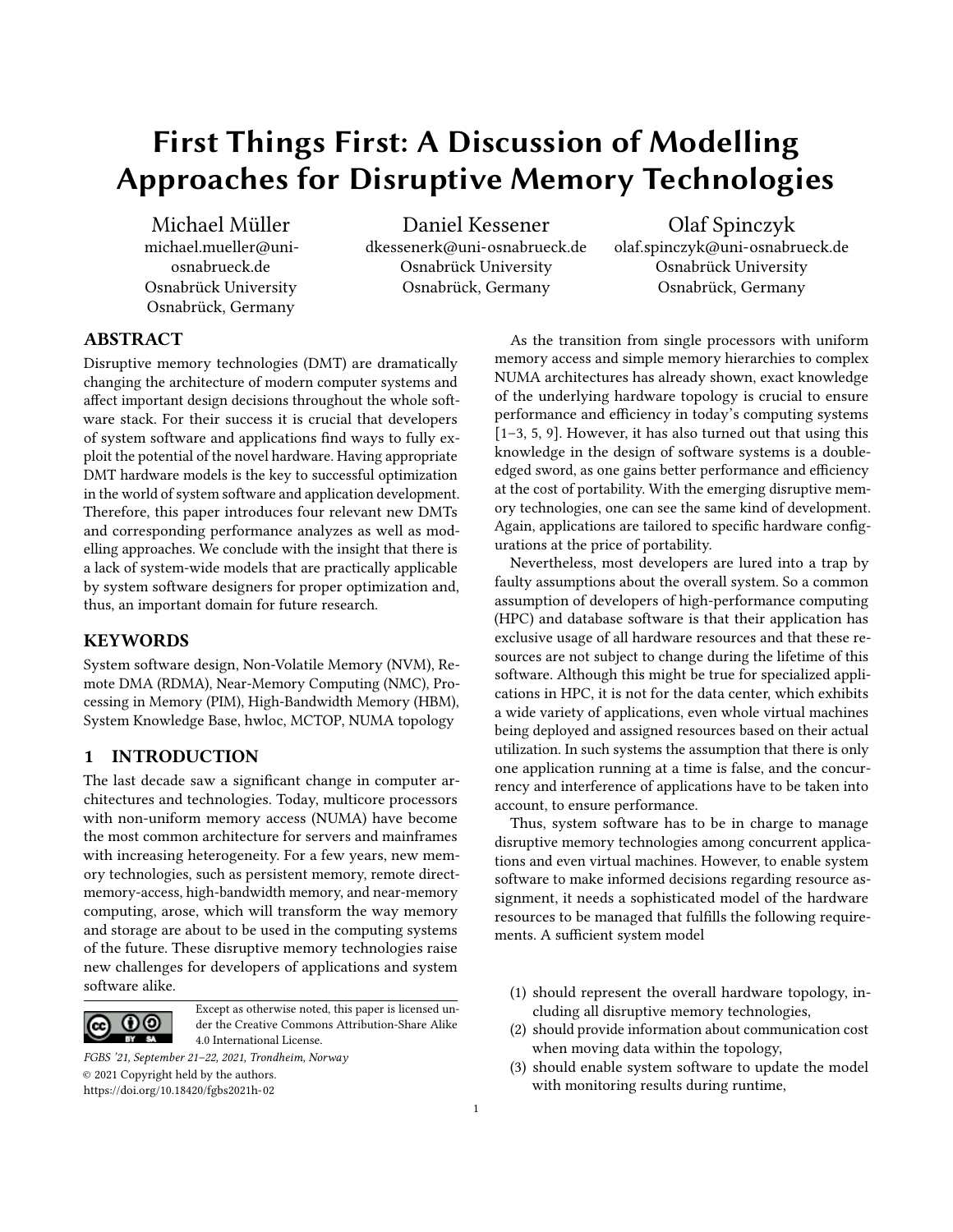- (4) should have a whole system view on all available resource and their allocations by all applications and system services
- <span id="page-1-0"></span>(5) and, based on the upper four, should provide performance predictions and compute optimized resource mappings that can be used by system software to improve performance and system load and reduce interference between concurrent applications

In the following section, we will present current state-ofthe-art models for DMT and discuss their limitations. After that, we will describe existing system models for whole system optimization in Section 3 before concluding our paper in Section 4.

# 2 MODELS FOR DMT

Most studies on DMT focus on evaluating specific aspects of their respective technologies, such as performance analysis, system software design, programming models, or optimizations for specific hardware or applications. There has not been a concerted effort to develop a full-fledged software model capable of in-depth hardware simulation and application evaluation for any DMT. However, the studies examined in this paper provide a good foundation upon which such models could be developed.

#### 2.1 Non-volatile Memory

While some performance models do exist, they only model very specific technologies, such as Optane [\[12,](#page-3-4) [28\]](#page-4-0) and lack the ability to evaluate other technologies. Pohl et al. [\[21\]](#page-4-1) introduced a cost model for optimizing PMEM access for data-stream processing, but this model is not suitable for applications other than stream processing. Some programming models aim to support developers seeking to take advantage of PMEM in their applications. George et al. [\[10\]](#page-3-5) explore native support for persistent memory when developing in Go, Intel's Persistent Memory Development Kit (PMDK) [\[23\]](#page-4-2) aims to supply developers with a development kit to ease the move to persistent memory and Köppen et al. [\[15\]](#page-3-6) provides building blocks for the development of persistent data structures.

# 2.2 Remote DMA

MacArthur et al. [\[18\]](#page-4-3) have done a performance study evaluating different RDMA programming techniques, aiming to provide a guide showcasing "best practice" RDMA programming decisions. On a similar note, Kalia et al. [\[13\]](#page-3-7) have compiled design guidelines for high performance RDMA systems. Nelson et al. [\[20\]](#page-4-4) have performed a study on the consequences of combining Non-Uniform Memory Access (NUMA) with RDMA, concluding that applications should

be designed around both technologies to avoid steep performance penalties. Wei et al. [\[29\]](#page-4-5) provide optimization hints for developers working with mixed RDMA and NVM systems while Shen et al. [\[25\]](#page-4-6) and Qiu et al. [\[22\]](#page-4-7) analyzed scheduling problems that arise with RDMA and the latter proposed and implemented a management model to improve native RDMA.

## 2.3 Near-Memory Computing

Singh et al. [\[26\]](#page-4-8) surveyed the current state-of-the-art NMC technologies, identifying key challenges for future research efforts. Hsieh et al. [\[11\]](#page-3-8), Mutlu et al. [\[19\]](#page-4-9) and Khan et al. [\[14\]](#page-3-9) have all researched techniques and practices to facilitate instruction offloading to a dedicated GPU to alleviate memory bandwidth bottlenecks. Singh et al. [\[27\]](#page-4-10) introduce NAPEL, a high-level performance and energy estimation framework for NMC architectures, utilizing machine learning techniques. But each application to be evaluated with NAPEL requires extensive training data that takes a considerable amount of time to collect. NAPEL is also not suitable for applications using online scheduling algorithms. Corda et al. [\[6\]](#page-3-10) introduce NMPO, a high-level framework capable of predicting NMC offloading suitability. It also utilizes machine learning. Lee et al. [\[17\]](#page-4-11) developed a framework that allows for data-intensive database operations to be offloaded to near-memory computation engines and implemented a Proof-of-Concept. Corda et al. [\[7\]](#page-3-11) identified metrics for characterizing NMC performance, which may aid in the development of performance models. Hsieh et al. [\[11\]](#page-3-8) also proposes mechanisms for automated offloading and mapping of NMC kernels and shows a measurable performance increase.

#### 2.4 High-Bandwidth Memory

Das et al. [\[8\]](#page-3-12) propose an algorithmic foundation for automated management of memory systems that use HBM. It presents an  $O(1)$  algorithm for replacing pages in HBM to use as an additional cache layer next to DRAM. Laghari et al. [\[16\]](#page-4-12) propose an object placement algorithm to move data objects into either DRAM or HBM to maximize performance when the capacity of fast memory is insufficient. The algorithm is, however, only able to evaluate a single application at a time.

#### 3 SYSTEM-LEVEL MODELS IN RESEARCH

For almost a decade, models that enable in-depth systemlevel optimization have been explored for representing NUMA systems with multicore processors. The following section discusses the most important of these models and their suitability for modeling disruptive memory technologies by evaluating their compliance with the requirements for a whole system model from Section [1.](#page-0-0)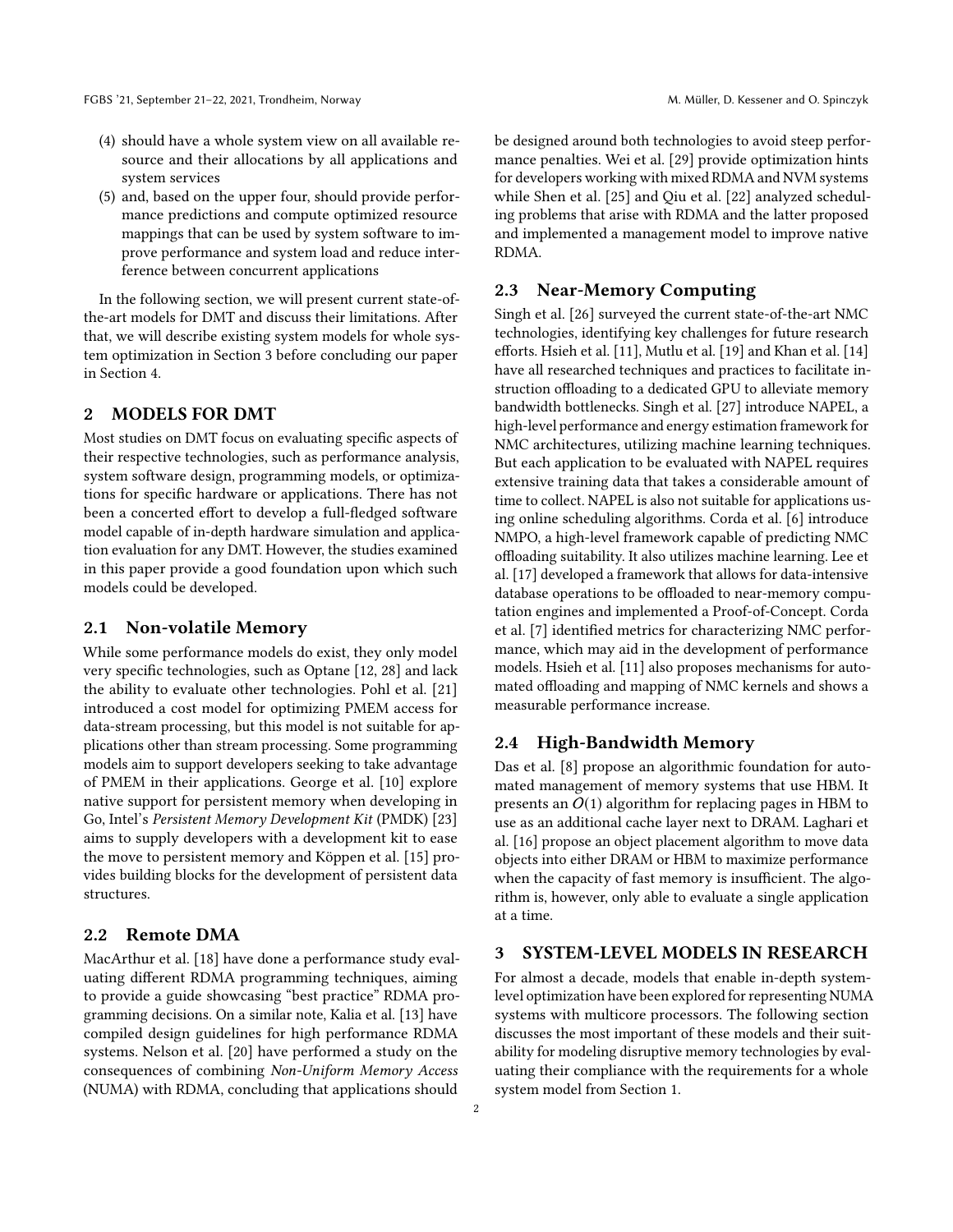First Things First: A Discussion of Modelling Approaches for Disruptive Memory Technologies FGBS '21, September 21-22, 2021, Trondheim, Norway

## 3.1 System Knowledge Base

An example of such a model and how it can be used in operating systems to optimize management policies regarding complex memory hierarchies is the work of Schüpbach [\[24\]](#page-4-13) for the Barrelfish operating system [\[1\]](#page-3-0). The system knowledge base (SKB) of Barrelfish is an OS service that stores all information about the hardware topology as well as the current utilization of each hardware resource by applications. For this, the SKB is tightly integrated with the OS, providing information about the hardware and current resource allocations.

Furthermore, the SKB provides an interface to applications to query system information and tweak system management policies. This enables to compute resource mappings that e.g. minimize communication latencies between threads, minimize interference between applications or maximize memory throughput.

However, as disruptive memory technologies, such as nearmemory computing and persistent memory, were not available when the SKB was designed, it is still an open question how the SKB could represent those technologies in Barrelfish. Thus, although the SKB meets our requirements [2](#page-0-1) to [5,](#page-1-0) it does not meet requirement [1](#page-0-2) fully as it lacks support for DMTs.

#### 3.2 MCTOP

Chatzopoulos et al. take another approach to a system-level model with MCTOP [\[5\]](#page-3-2). MCTOP is a user-space library providing detailed information on the NUMA topology of a system, such as interconnect bandwidth and latencies as well as cache and memory sizes. Here, two graphs represent the hardware topology: the first graph abstracting the intra-socket connections between cores of the same CPU, the second storing information about each socket and their interconnections together with their bandwidth and latencies.

Furthermore, MCTOP provides additional libraries that allow applications to allocate system resources corresponding to a given policy, determine the cheapest communication paths between sockets or calculate the expected latency and achievable throughput for a given memory layout and thread mapping.

The strength of MCTOP compared to traditional approaches, such as libnuma, is that the developer only needs to state her desired placement policy and does not need to specify precise core mappings, which are too often not portable.

However, since MCTOP runs entirely in user-space, it can only apply optimizations for a single application. This lack of a system-wide view can easily lead to interference and bad performance when two applications use MCTOP with the same resource allocations. Thus, it does not comply with

requirement [4.](#page-0-3) Furthermore, MCTOP focused on providing information and optimized mapping strategies for NUMA-only. So far, MCTOP does not model disruptive memory technologies, nor does it provide optimizations for them. Hence, it does not meet the requirements [1](#page-0-2) and [5,](#page-1-0) even though it can optimize thread mappings and memory allocations for a single application on ccNUMA systems without DMT.

## 3.3 hwloc

Less sophisticated but widely used for static optimization for a given machine is hwloc [\[4\]](#page-3-13) by Broquedis et al., which is a platform-independent user-space library running on a variety of operating systems. The information that hwloc includes the whole memory hierarchy and each core of the system down to single hardware contexts, as well as information about PCI devices and which NUMA region they are associated with. Hence, hwloc provides the developer with detailed information about her computing system for manual optimization.

But unfortunately hwloc does not provide latency costs and bandwidth for intra- and inter-socket connections. Thus, it cannot be used to perform performance predictions and optimization for resource mappings of applications. Therefore while meeting the requirement [1,](#page-0-2) it does not meet the remaining requirements.

As one can see from our survey, none of the discussed models for whole system optimization meet all system software requirements to manage DMT resources efficiently. Nevertheless, the SKB, with its integration in Barrelfish, gets close to meeting all requirements. However, how Schüpbach [\[24\]](#page-4-13) pointed out in his dissertation, the SKB as it is now, is only single-threaded and because it stores all system information exclusively, it will easily become a bottleneck if highly contended. Furthermore, the usage of a constraintlogic programs to query system information from the SKB is problematic to performance and ease of use. Although using constraint-logic programming makes the SKB very sophisticated and powerful it can reduce performance drastically and even put the whole system on halt when other applications or OS services are delayed by long-taking CPL queries.

Hence, although the model behind the SKB and its integration within the OS is promising, there are still open questions in how a system model can be integrated into an OS, such that it can be queried quickly as well as can be used by application (developers) easily. A representation like mctop would likely improve the usability and performance of querying such a model.

Thus, the open questions, we see, are how performance models for DMTs can be designed accurately and integrated into a whole-system model on one hand, and how to design the system- and application-interface for such a model on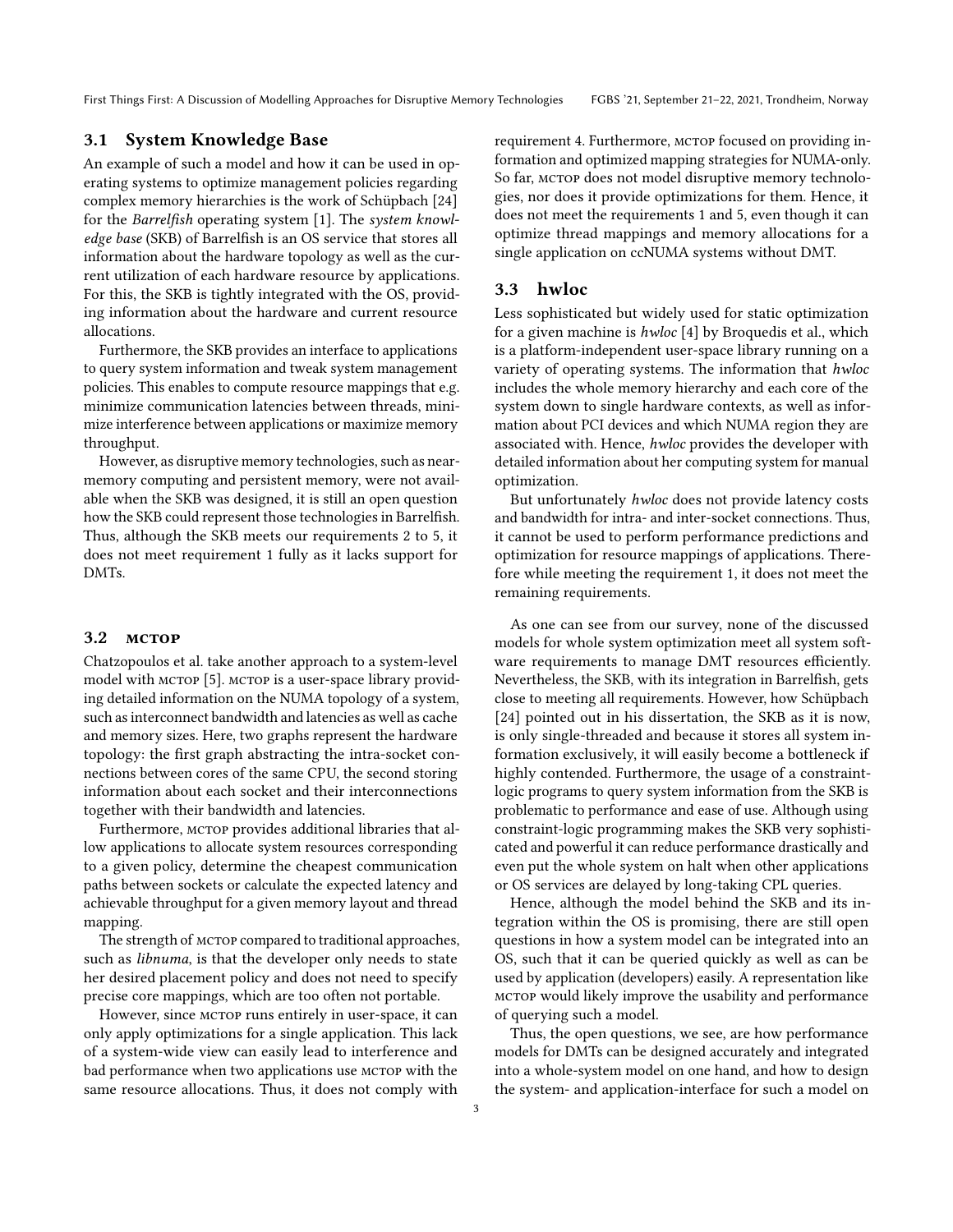the other hand. Additionally, it is still to debate how a system model shall be integrated into the overall system. Shall it be a part of the OS as a system service like the SKB, or a user-space library like MCTOP? Or even something else?

# 4 CONCLUSION

This paper discussed the need for sophisticated system models for disruptive memory technologies to enable system software to manage these efficiently. Furthermore, we presented the current state of research regarding the modeling of such technologies. We pointed out that although there are already models for specific technologies, such as NMC and PMEM, these models still lack the generality and holistic view needed by system software and application developers to build efficient and portable software systems.

Moreover, this paper described existing system models and how these meet the requirements from Section [1.](#page-0-0) Almost none of the discussed models, except for hwloc, include DMTs which itself is unsuitable for performance predictions and whole-system optimization, as it lacks critical information about communication latencies and bandwidth as well as utilization by applications.

Hence, we conclude our paper with the finding that there is a severe lack of whole system models which include DMTs in performance prediction and optimization, leaving system software alone without means to optimize the usage of those emerging technologies.

We are confident that investigating whole system models for disruptive memory technologies open up exciting research opportunities for years to come. These will foster research on new ways to leverage the potential that the emerging disruptive memory technologies provide.

#### ACKNOWLEDGMENTS

The work on this paper has been supported by Deutsche Forschugsgemeinschaft (DFG) under grant no. SP 986/9-1.

#### REFERENCES

- <span id="page-3-0"></span>[1] Andrew Baumann, Paul Barham, Pierre-Evariste Dagand, Tim Harris, Rebecca Isaacs, Simon Peter, Timothy Roscoe, Adrian Schüpbach, and Akhilesh Singhania. 2009. The multikernel: a new OS architecture for scalable multicore systems. In Proceedings of the ACM SIGOPS 22nd symposium on Operating systems principles. ACM, 29–44.
- [2] Silas Boyd-Wickizer, Haibo Chen, Rong Chen, Yandong Mao, M Frans Kaashoek, Robert Morris, Aleksey Pesterev, Lex Stein, Ming Wu, Yuehua Dai, and others. 2008. Corey: An Operating System for Many Cores.. In OSDI, Vol. 8. 43–57.
- <span id="page-3-1"></span>[3] Silas Boyd-Wickizer, Austin T. Clements, Yandong Mao, Aleksey Pesterev, M. Frans Kaashoek, Robert Morris, and Nickolai Zeldovich. 2010. An Analysis of Linux Scalability to Many Cores. In 9th USENIX Symposium on Operating Systems Design and Implementation (OSDI 10). USENIX Association, Vancouver, BC. [https://www.usenix.org/](https://www.usenix.org/conference/osdi10/analysis-linux-scalability-many-cores) [conference/osdi10/analysis-linux-scalability-many-cores](https://www.usenix.org/conference/osdi10/analysis-linux-scalability-many-cores)
- <span id="page-3-13"></span>[4] Francois Broquedis, Jérôme Clet-Ortega, Stéphanie Moreaud, Nathalie Furmento, Brice Goglin, Guillaume Mercier, Samuel Thibault, and Raymond Namyst. 2010. hwloc: A Generic Framework for Managing Hardware Affinities in HPC Applications. In 18th Euromicro Conference on Parallel, Distributed and Network-based Processing. 180–186. [https:](https://doi.org/10.1109/PDP.2010.67) [//doi.org/10.1109/PDP.2010.67](https://doi.org/10.1109/PDP.2010.67) ISSN: 2377-5750.
- <span id="page-3-2"></span>[5] Georgios Chatzopoulos, Rachid Guerraoui, Tim Harris, and Vasileios Trigonakis. 2017. Abstracting Multi-Core Topologies with MCTOP. In Proceedings of the Twelfth European Conference on Computer Systems. ACM, Belgrade Serbia, 544–559. [https://doi.org/10.1145/3064176.](https://doi.org/10.1145/3064176.3064194) [3064194](https://doi.org/10.1145/3064176.3064194)
- <span id="page-3-10"></span>[6] Stefano Corda, Madhurya Kumaraswamy, Ahsan Javed Awan, Roel Jordans, Akash Kumar, and Henk Corporaal. 2021. NMPO: Near-Memory Computing Profiling and Offloading. arXiv:2106.15284 [cs] (June 2021).<http://arxiv.org/abs/2106.15284> arXiv: 2106.15284.
- <span id="page-3-11"></span>[7] Stefano Corda, Gagandeep Singh, Ahsan Jawed Awan, Roel Jordans, and Henk Corporaal. 2019. Platform Independent Software Analysis for Near Memory Computing. In 2019 22nd Euromicro Conference on Digital System Design (DSD). 606–609.<https://doi.org/10.1109/DSD.2019.00093>
- <span id="page-3-12"></span>[8] Rathish Das, Kunal Agrawal, Michael A. Bender, Jonathan Berry, Benjamin Moseley, and Cynthia A. Phillips. 2020. How to Manage High-Bandwidth Memory Automatically. In Proceedings of the 32nd ACM Symposium on Parallelism in Algorithms and Architectures (SPAA '20). Association for Computing Machinery, New York, NY, USA, 187–199. <https://doi.org/10.1145/3350755.3400233>
- <span id="page-3-3"></span>[9] Tudor David, Rachid Guerraoui, and Vasileios Trigonakis. 2013. Everything You Always Wanted to Know About Synchronization but Were Afraid to Ask. In Proceedings of the Twenty-Fourth ACM Symposium on Operating Systems Principles (SOSP '13). ACM, New York, NY, USA, 33– 48.<https://doi.org/10.1145/2517349.2522714> event-place: Farminton, Pennsylvania.
- <span id="page-3-5"></span>[10] Jerrin Shaji George, Mohit Verma, Rajesh Venkatasubramanian, and Pratap Subrahmanyam. 2020. go-pmem: Native Support for Programming Persistent Memory in Go. 859–872. [https://www.usenix.org/](https://www.usenix.org/conference/atc20/presentation/george) [conference/atc20/presentation/george](https://www.usenix.org/conference/atc20/presentation/george)
- <span id="page-3-8"></span>[11] Kevin Hsieh, Eiman Ebrahim, Gwangsun Kim, Niladrish Chatterjee, Mike O'Connor, Nandita Vijaykumar, Onur Mutlu, and Stephen W. Keckler. 2016. Transparent Offloading and Mapping (TOM): Enabling Programmer-Transparent Near-Data Processing in GPU Systems. In ACM/IEEE 43rd Annual International Symposium on Computer Architecture (ISCA). 204–216.<https://doi.org/10.1109/ISCA.2016.27> ISSN: 1063-6897.
- <span id="page-3-4"></span>[12] Joseph Izraelevitz, Jian Yang, Lu Zhang, Juno Kim, Xiao Liu, Amirsaman Memaripour, Yun Joon Soh, Zixuan Wang, Yi Xu, Subramanya R. Dulloor, Jishen Zhao, and Steven Swanson. 2019. Basic Performance Measurements of the Intel Optane DC Persistent Memory Module. arXiv:1903.05714 [cs] (Aug. 2019).<http://arxiv.org/abs/1903.05714> arXiv: 1903.05714.
- <span id="page-3-7"></span>[13] Anuj Kalia, Michael Kaminsky, and David G. Andersen. 2016. Design Guidelines for High Performance {RDMA} Systems. In Proceedings of the 2016 {USENIX} Annual Technical Conference ({USENIX} {ATC} 16). 437–450. [https://www.usenix.org/conference/atc16/technical](https://www.usenix.org/conference/atc16/technical-sessions/presentation/kalia)[sessions/presentation/kalia](https://www.usenix.org/conference/atc16/technical-sessions/presentation/kalia)
- <span id="page-3-9"></span>[14] Kamil Khan, Sudeep Pasricha, and Ryan Gary Kim. 2020. A Survey of Resource Management for Processing-In-Memory and Near-Memory Processing Architectures. Journal of Low Power Electronics and Applications 10, 4 (Dec. 2020), 30.<https://doi.org/10.3390/jlpea10040030> Number: 4 Publisher: Multidisciplinary Digital Publishing Institute.
- <span id="page-3-6"></span>[15] Marcel Köppen, Jana Traue, Christoph Borchert, Jörg Nolte, and Olaf Spinczyk. 2019. Cache-Line Transactions: Building Blocks for Persistent Kernel Data Structures Enabled by AspectC++. In Proceedings of the 10th Workshop on Programming Languages and Operating Systems